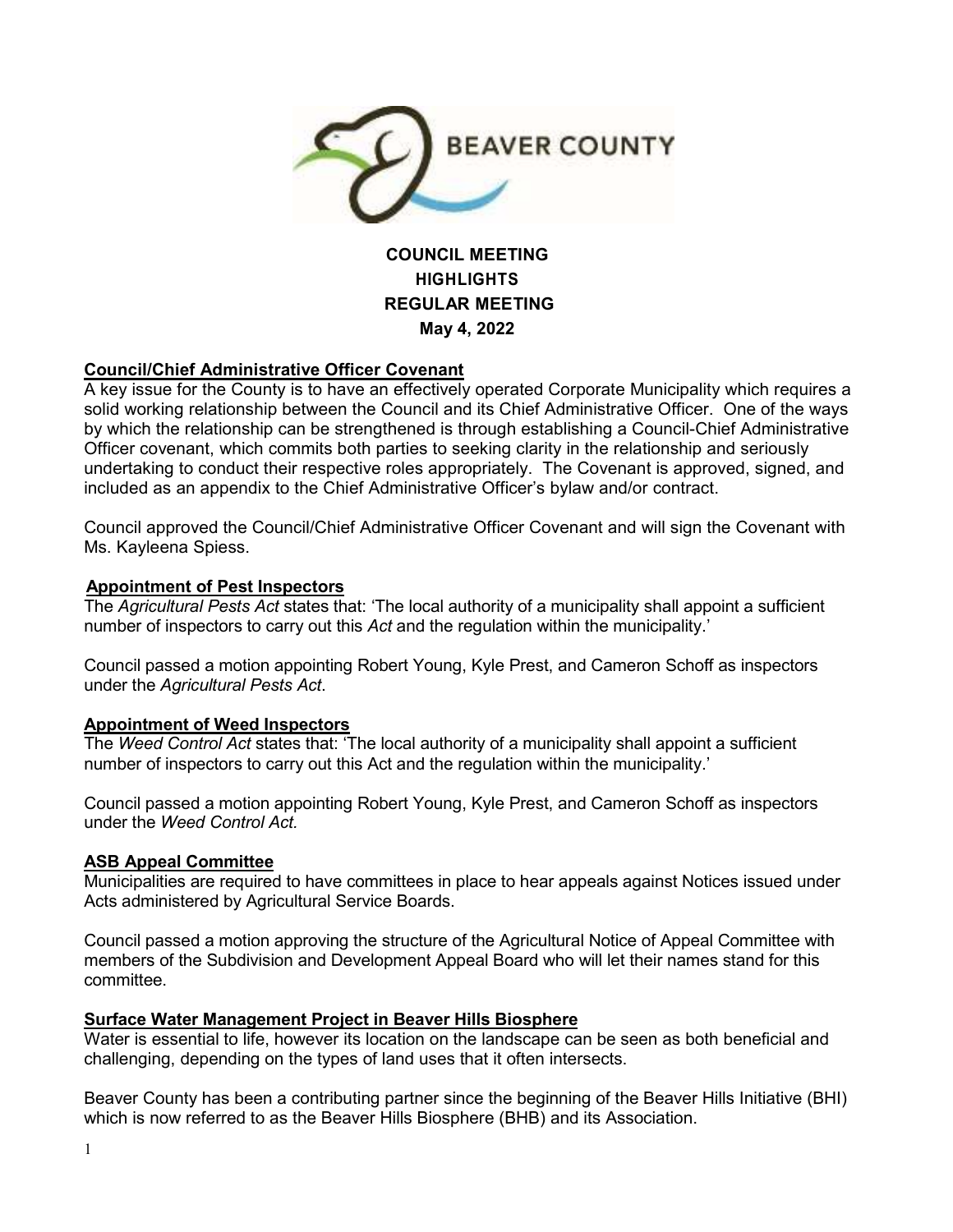On April 12, 2022, Beaver County's Executive Leadership Team met with Brian Illnicki, the Executive Director of the BHB, to discuss potential options for a water management project within the BHB. After the discussion, the project scope was further defined as a need for the development of a surface water management plan/framework for the biosphere. Such a project would build on the BHB's natural asset inventory, LiDAR, and the drained wetland inventory which is already in place for the BHB.

As the County and the BHB have both completed Climate Resiliency Plans, there is a source of potential funding for a water management project through the Climate Resilience Capacity Building Program. The program is designed to enable communities to better understand and respond to the impacts of climate change and might be aligned to support steps moving forward.

The Biosphere has established precedent for municipalities to access funding (serving as the administrator on behalf of the Biosphere) that can support work the BHB undertakes on behalf of the partners.

Council passed a motion directing administration to engage with the Beaver Hills Biosphere (BHB) with respect to options for a surface water management plan/framework and further, that Brian Ilnicki, Executive Director, be invited to attend a future Governance and Priorities Committee meeting.

### **Sponsorship Request – Wild Oats & Notes Music Festival**

Beaver County received an application for an Event Sponsorship Request from the Wild Oats & Notes Music Festival, scheduled to run June 30 – July 2, 2022. The Festival is a celebration of live music, agriculture, and all things rural. It is a non-profit venture that invests net proceeds into the local community in a number of ways.

Council approved an Event Sponsorship grant to the Wild Oats & Notes Music Festival in the amount of \$2,500.00.

### **Request for Proclamation – Longest Day of SMILES**

The Longest Day of SMILES encourages communities to raise awareness and funds to help children born with cleft conditions, smile and change their lives with free, safe, cleft surgery and comprehensive care. From sun-up to sun-down, from coast to coast to coast, Canadians are dedicating June 19th, 2022, and the time leading up to it, to helping children smile.

Council passed a motion proclaiming June 19, 2022, as the Longest of Day of SMILES Day in Beaver County. The resolution will remain in effect for five years to coincide with the Longest Day of SMILES Day set for each year.

### **Request for Proclamation – National AccessAbility Week**

Every year, starting on the last Sunday in May, Canadians celebrate National AccessAbility Week (NAAW). Founded as 'National Access Awareness Week' in 1988 and inspired by Rick Hansen's Man In Motion World Tour, this week is an opportunity to celebrate Canadians with disabilities and raise awareness of the critical need for accessibility and inclusion for all in communities and workplaces.

Council passed a motion proclaiming May 29 – June 4, 2022, as National AccessAbility Week in Beaver County. The resolution will remain in effect for five years to coincide with the National AccessAbility Week set for each year.

### **Request for Proclamation – Seniors' Week**

The Seniors Advisory Council for Alberta recognizes the first week in June as Seniors' Week. Albertans are encouraged to show appreciation for seniors and recognize the important contributions seniors make to our province.